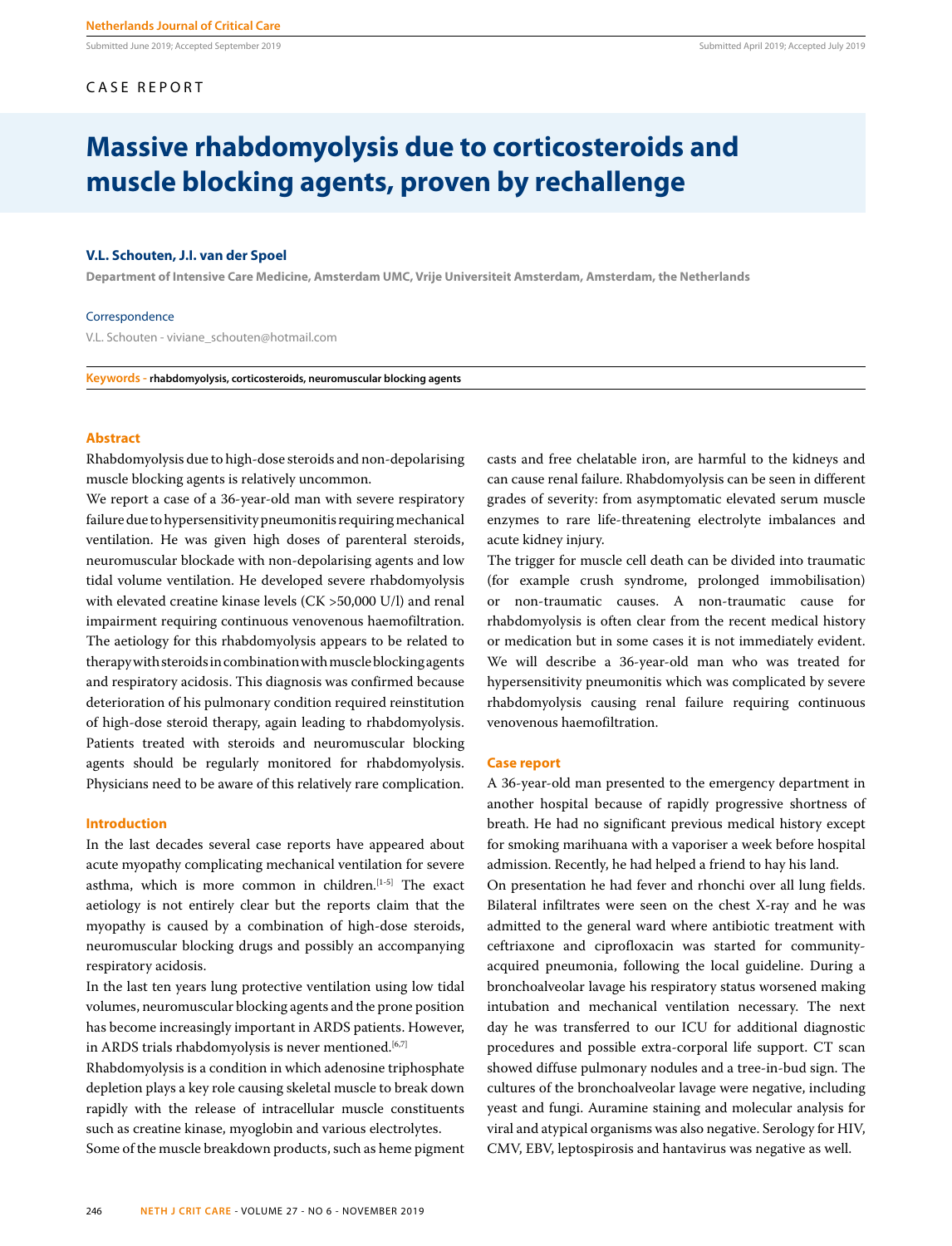Autoimmune diseases were excluded by performing an ANA which was negative, as well as anti-ENA, rheumatoid factor, anti-CCP, ANCA and anti-ds DNA.

We considered diffuse panbronchiolitis caused by exposure to an allergenic substance (marihuana or hay) or hypersensitivity pneumonitis as the most probable causes and he was given a three-day course of methylprednisolone 1000 mg/day. Because of his poor respiratory status with acute respiratory distress syndrome, he received low tidal volume ventilation and rocuronium, a non-depolarising neuromuscular blocking agent in order to achieve lung protective ventilation; respiratory acidosis with a pH of 7.15 and PCO2 of 14 kPa was accepted. With worsening oxygenation and trying to mobilise sputum, the patient was also ventilated in the prone position.

On the fifth day after the start of the methylprednisolone, after receiving rocuronium for 7 days, his creatine kinase levels, which we measure daily, started to rise to peak at 52,000 IU/l on day 12. At first he was sedated with propofol  $($ <4 mg/kg/h $)$ , but after the CK started to rise this was switched to midazolam. He developed anuria with refractory hyperkaliaemia and he was started on continuous venovenous haemofiltration on day 11. To rule out other causes for his rhabdomyolysis, such as myositis, a biopsy of the left quadriceps muscle was performed which showed minor aspecific abnormalities including regeneration, degeneration and focal necrosis. We excluded other causes such as leptospirosis by negative PCR and propofol infusion syndrome because he did not receive high doses of propofol, did not have a metabolic acidosis or elevated lactate levels nor did he have high blood triglycerides. So his renal failure was attributed to nephropathy caused by muscle breakdown products as heme pigment casts and free chelatable iron.

A week after treatment with methylprednisolone, we saw a slight improvement of his respiratory condition so we tried to ventilate him in support mode. However, his work of breathing and respiratory drive were too high so we had to reinstitute high-dose sedation with midazolam and ventilate him in control mode again. On day 12 we performed a new bronchoscopy which showed no abnormalities and infectious causes were again excluded. A CT scan showed, in addition to the centrilobular nodules, new areas with ground glass in the upper lobes, middle lobe and lingula. We concluded that hypersensitivity pneumonitis was still the most likely diagnosis and azithromycin was started because of presumed positive immunomodulatory effects, in addition to his maintenance therapy with prednisone 60 mg per day.[8]

His respiratory condition slowly deteriorated in the following week, which was not caused by secondary infection because he did not develop a fever, there was no rise in the inflammation parameters and no purulent secretions. The slow decline in respiratory dynamics and worsening respiratory acidosis required reinstitution of high-dose steroid therapy even though we attributed the episode of rhabdomyolysis with renal failure to

the high-dose parenteral steroids and neuromuscular blocking agents used previously. We started a second three-day course of methylprednisolone with additional cyclophosphamide on day 21 and on day 22 continuous rocuronium was also reinstituted because of severe patient-ventilator dyssynchrony. The patient was still on continuous haemofiltration during this rechallenge and unfortunately but not unexpectedly again had a significant elevation of CK levels as shown in *figure 1*.



**Figure 1.** The course of CK and various influencing factors

The week after this rechallenge the patient slowly improved and on day 33 he could be extubated successfully. His kidney function was recovering and he was taken off continuous venovenous haemofiltration after five weeks. He had a significant ICUacquired weakness or 'necrotising myopathy of intensive care' and stayed in intensive and medium care for a total of six weeks, after which he could be discharged to a rehabilitation centre where he stayed for another six weeks.

#### **Discussion**

A few case reports have appeared dealing with acute myopathy complicating ventilation for acute asthma exacerbations.<sup>[1-4]</sup> Most of this literature is about children. The occurrence of myopathy or even rhabdomyolysis in adults is rare, especially with subsequent development of renal impairment and the necessity to use renal replacement therapy.

Our case report establishes the causal relationship between rhabdomyolysis and therapy with high-dose parenteral steroids and muscle-relaxant agents by doing a - medically necessary rechallenge.

In his case report and review of previous cases, Griffin<sup>[5]</sup> states that it is the combination of steroids and neuromuscular blocking agents which causes severe acute myopathy. The authors claim that the severe myopathy is not only caused by high-dose steroids because patients receiving only steroids may experience subacute instead of acute muscle weakness. Furthermore these patients did not develop rhabdomyolysis with high CK levels let alone renal failure.<sup>[9]</sup> In 2006, Steinberg